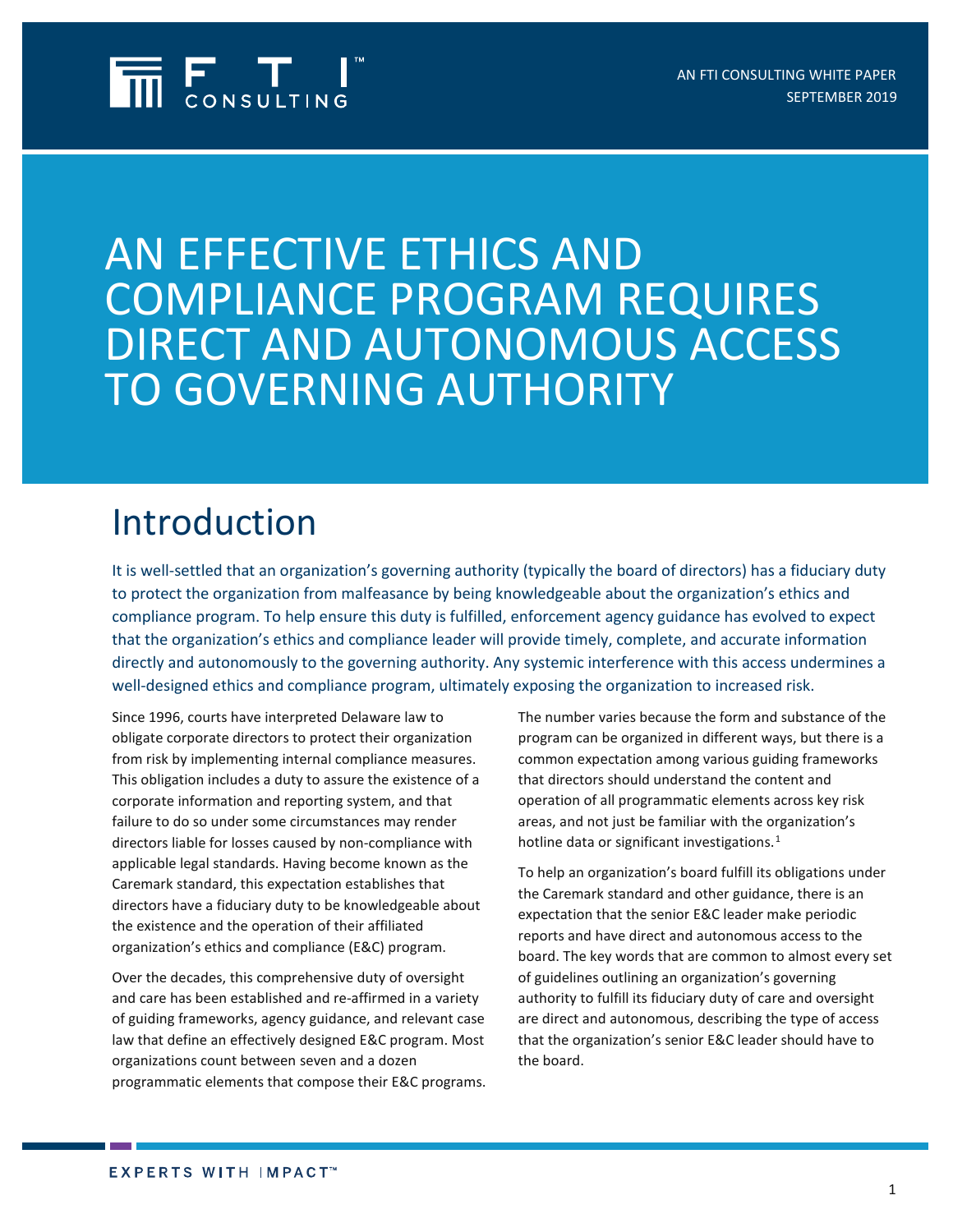## **STEPS TOWARD DIRECT AND AUTONOMOUS REPORTING**

Until more recently, the United States Federal Sentencing Guidelines, the most widely recognized and adopted framework for an effectively designed E&C program, remained silent on the specific expectation of autonomous reporting; however, the Federal Sentencing Guidelines did expect an organization's E&C leader to (1) ensure that the organization has an effective E&C program; (2) have direct access to the organization's governing authority; and (3) report periodically to the governing authority on the effectiveness of the program.<sup>[2](#page-3-1)</sup> However, other guiding frameworks and more recent agency guidance address the autonomy expectation in various ways.

- In 2003, when the Office of Inspector General (OIG) issued guidance to pharmaceutical companies as to effective E&C governance structures and reporting processes, the OIG indicated that E&C officers should have the authority to "report directly to the board of directors … [and the ability] to exercise independent judgment."[3](#page-3-2) The OIG has also inquired into direct and autonomous access when reviewing the design of an organization's E&C program outside the pharmaceutical industry.[4](#page-3-3)
- In 2010, the Organization for Economic Co-Operation and Development's (OECD) framework for an effectively designed anti-corruption compliance program expects E&C leaders to report matters directly to the organization's governing authority with an adequate level of authority and autonomy from management.<sup>[5](#page-3-4)</sup>
- The 2016 standard of the International Organization for Standardization expects an organization's governing authority to be knowledgeable around the content and operation of the compliance program, and for the E&C leader to report to the authority on the program's performance. The ISO standard further expects that the compliance function will be adequately resourced, have appropriate "authority and independence," and enjoy direct access to the governing authority."<sup>6</sup>

#### **DOJ AND SEC STEP UP GUIDANCE**

In 2012, the Department of Justice (DOJ) and the Securities and Exchange Commission (SEC) echoed the notion of direct access from other frameworks and took the expectation one step further to include the concept of autonomy. In its combined guidance with regard to an organization's compliance with the Foreign Corrupt Practices Act (FCPA), the DOJ and SEC advised that the senior E&C leader should have "adequate autonomy" from management and "direct access" to the organization's governing authority.[7](#page-3-6) Direct and autonomous access helps to ensure that the information provided by the senior E&C leader to the governing authority is timely, accurate, and complete.

Five years later, the DOJ issued guidance that reiterated the need for direct and autonomous access. The agency indicated that, when evaluating E&C programs in the context of criminal proceedings, it would inquire whether the high-level individual responsible for designing and implementing the organization's E&C program has direct reporting lines to the organization's governing authority.[8](#page-3-7) In addition, the DOJ indicated that it inquires whether the senior E&C leader participates in executive or private sessions with the board or a committee of the board – an example of autonomous access.<sup>[9](#page-3-8)</sup> The DOJ's focus on the question of executive or private sessions underscores the importance of, and need for, direct and autonomous access in the context of effectively designed E&C programs.

In April 2019, the DOJ released further updated guidance on the "Evaluation of Corporate Compliance Programs" that includes a subsection on "Autonomy and Resources"<sup>[10](#page-3-9)</sup> that specifically directs prosecutors to evaluate the answers to the following:

- 1. Do compliance and relevant control functions have direct reporting lines to anyone on the board of directors and/or audit committees?
- 2. How often do compliance and relevant control functions meet with directors?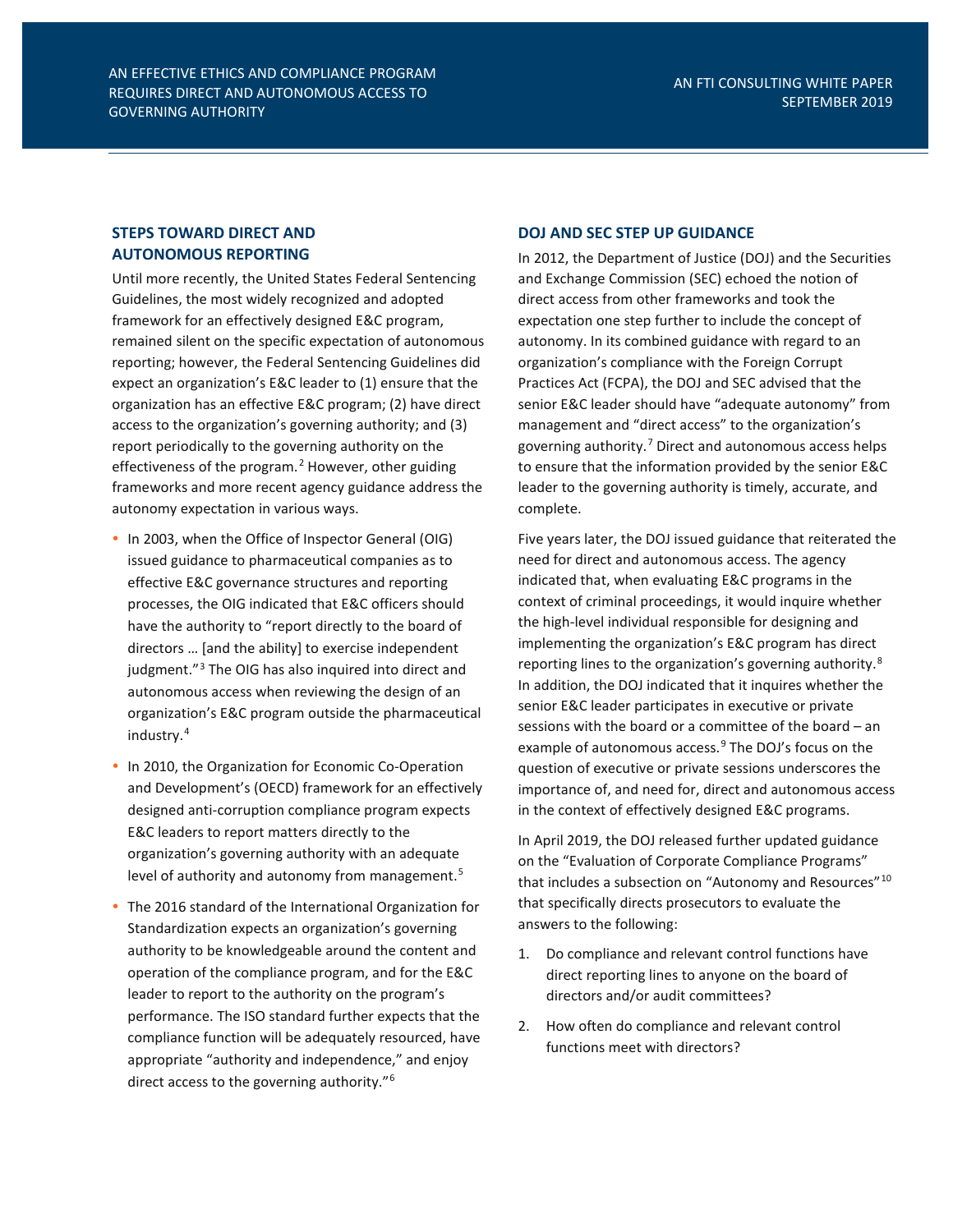- 3. Are members of senior management present for these meetings?
- 4. How does the company ensure the independence of the compliance and control personnel?

The new guidance is presented as neither a checklist nor a formula. Rather, the new guidance highlights how the answers to these questions can be applied to demonstrate whether the compliance program is well-designed and effectively implemented. This new guidance heightens the obligation imposed on organizations not just to have an ethics and compliance program, but to have one that is operating effectively.

### **EXAMPLES OF INTERFERENCE**

Over the years, guiding frameworks, agency guidance, and relevant case law has clarified and enhanced the need for direct and autonomous access of the E&C leader to the board – and the need for timely, complete, and accurate E&C reporting. On the flip side, any aspect of the E&C governance structure or reporting process that interferes with the board's ability to fulfill its duty stands in direct contradiction to this expectation.

Examples of such interference may exist when a member of management, including the CEO, establishes or requires an internal "review" step that creates an opportunity to inappropriately modify, filter, or censor the information. Another example may exist when a member of management participates in board or committee meetings and attempts to downplay, explain away or, euphemistically "put into context" the information being reported by the organization's E&C leader to the board.

When read together, the multiple sources of guidance and case law all point to an expectation that the governing authority should be knowledgeable about all aspects of the E&C program across key risk areas. These programmatic drivers also expect that an organization's E&C leader will have direct and autonomous reporting access to the board. And any aspect of an organization's structure or reporting process that interferes with these fundamental expectations undermines the design of an effective E&C program, inhibits the board's ability to fulfill its duties, and ultimately exposes the organization to increased risk.

THIS NEW [DOJ] GUIDANCE HEIGHTENS THE OBLIGATION IMPOSED ON ORGANIZATIONS NOT JUST TO HAVE AN ETHICS AND COMPLIANCE PROGRAM, BUT TO HAVE ONE THAT IS OPERATING EFFECTIVELY